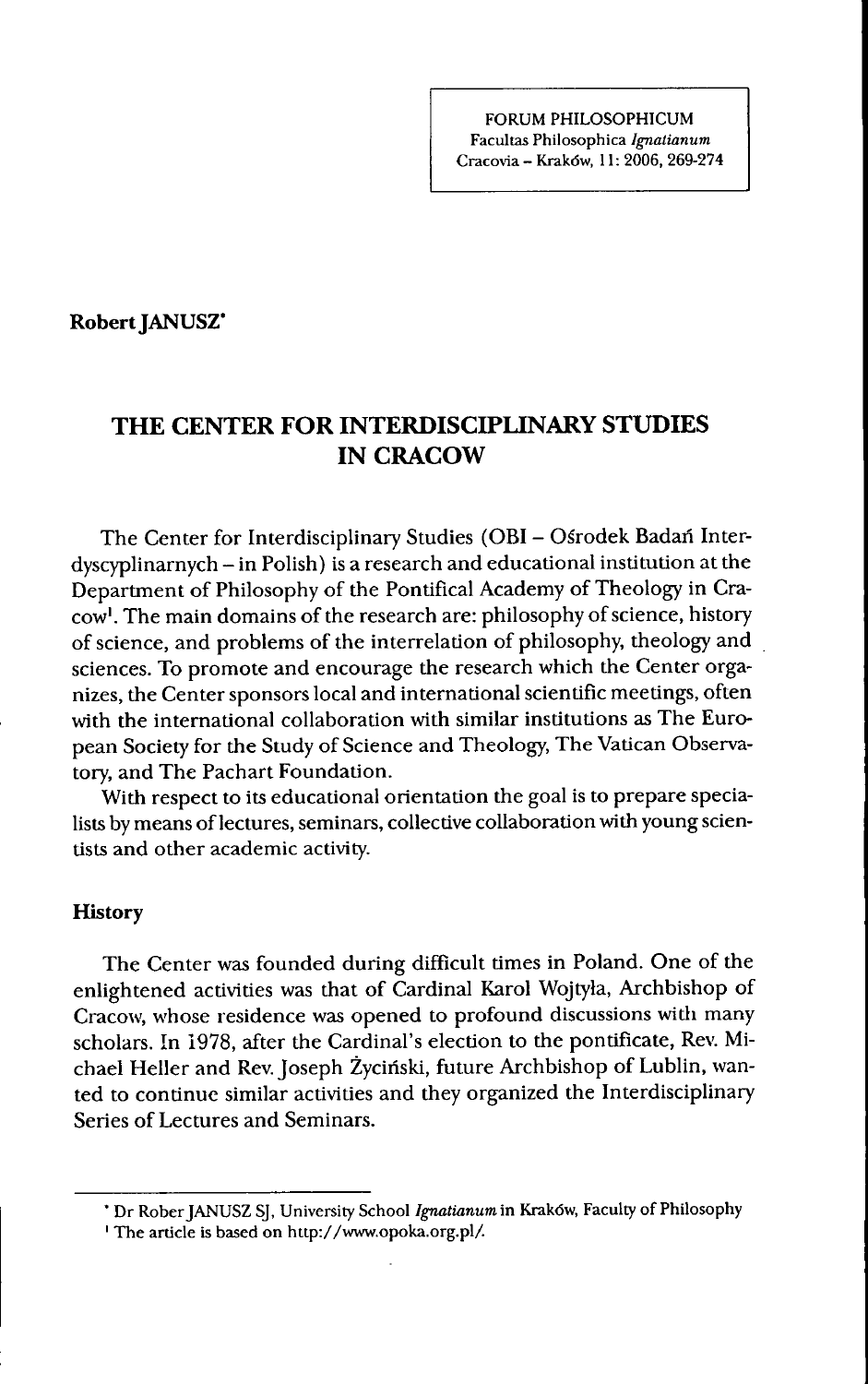The initial meetings, after the foundation of Pontifical Academy of Theology in Cracow, were organized in an old and ruined Augustinian abbey (Augustiariska Street, 17) where each month on the first Friday after the 15th, at 15:15, the Science and Religion Interdisciplinary Series of Lectures and Seminars were convened. Despite being the times of Marshal Law in Poland, over 100 persons participated at the meetings. During these times the future shape of the Center's activity started to be formed. After a break of one year in holding these meetings, in 1992 with a new situation in Poland these Interdisciplinary Series of Lectures and Seminars started to be organized again together with the Jagiellonian University in Cracow. Between 1983-85 a similar organization of "artists" was formed, taking as an example that of the "scientists".

The meetings with the former Cardinal Wojtyla, who had become Pope John Paul II. did not stop. There was organized in Castel Gandolfo, Italy, in Pope's residence, interdisciplinary conferences on "Science - Religion -History". After the letter of John Paul II to the Rev. George V. Coyne, S.J., the Director of the Vatican Observatory, since 1990 several lectures were organized around the interdisciplinary connections between science, philosophy and theology. In that letter the pope encouraged the promotion of this unity.

After the fall of communism in Poland, in 1995-96 The Open Seminars ware organized. Since that time there were also developments in the educational activity within the resources of the Academy. In 1998 student workshops started to be organized.

### **The Series of Lectures and Seminars**

As was mention above. The Series of Lectures and Seminars were the starting point of the Center's activities. We choose a sample of them to give the flavor of the Center. The first was organized on the 27th of October, 1978. At this meeting J. Życiński talked about "Contemporary tendencies in the philosophy of science" and M. Heller about "The problem of extrapolation in cosmology". Here is a list of some selected, more interesting subjects discussed during proceedings:

- S. Amsterdamski. ..Does there exist a criterion for choosing a theory" (1980)
- Z. Chyliński, "Basic theoretical models in physics and their manner of operating" (1979); "Existence and observation in physics" (1983)
- J. Dougherty, ..Problem of potentiality in classical and contemporary philosophy" (1980); ..Substance as Controlling" (1984)
- R. Duda, "The evolution of the term «proof» in mathematics" (1988)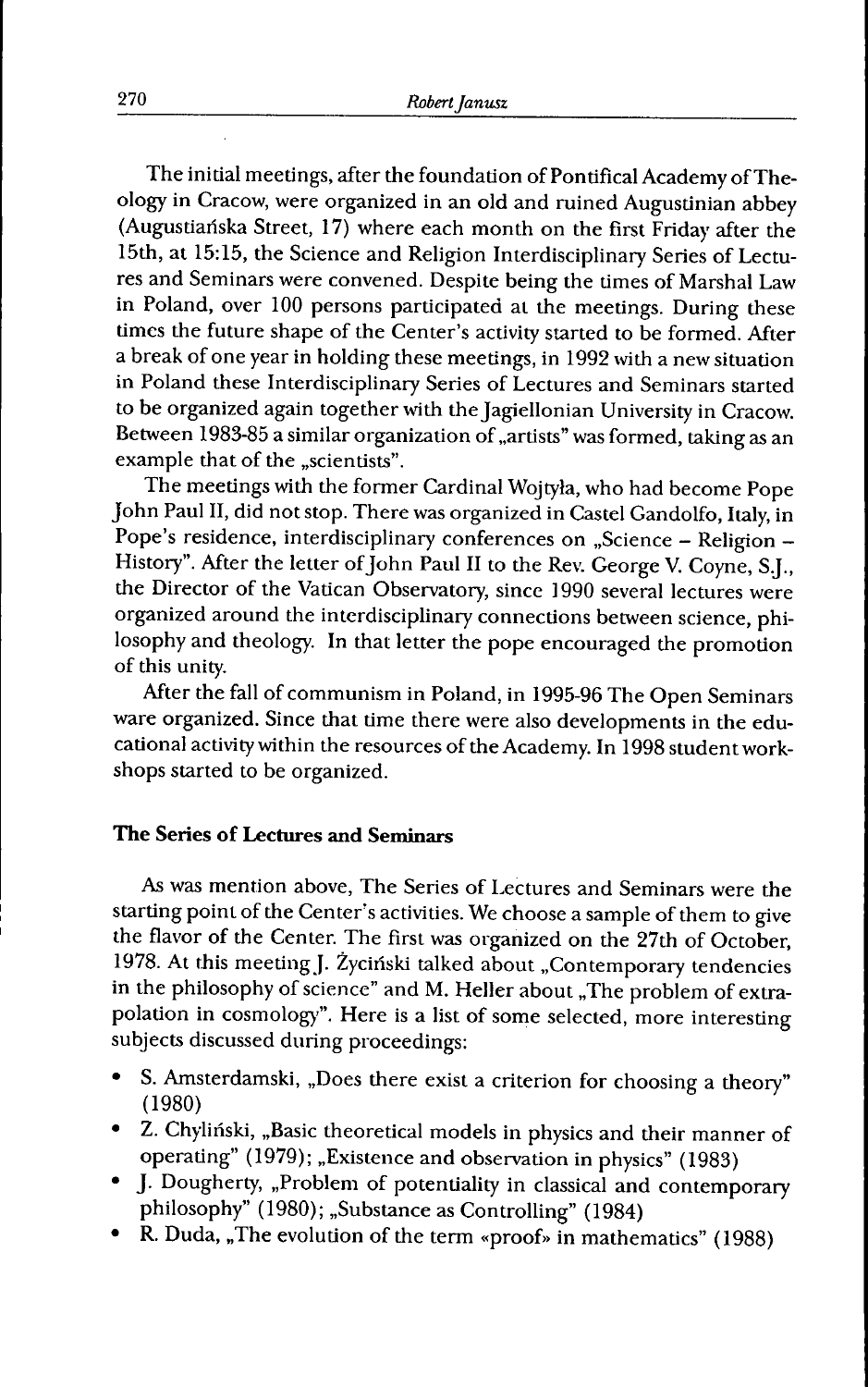- A. Fuliński, "Time and irreversibility" (1984)
- Z. Grabowski, "Theories of quantum measurement search in physics for a philosophy" (1986)
- W. Greenberg, "Kripke on Contingent Identity" (1984)
- M. Heller, "Thermodynamical evolution of the Universe" (1978); "Space-Time models", "Why does the Universe have a history?" (1979); "Topology and philosophy of time", "Universe as an art peace", "Nonlinear development of science" (1983); "Eschatology of the Universe" (1984); ..Philosophy of cosmology" (1987); ,,Platonism, not materialism" (1990, with Życiński); "Penrose's philosophy of cosmology" (1991)
- K. Haman, "Objectivity of research in micro-physics" (1980)  $\bullet$
- S. Krajewski, "Theory of mechanics and Gödel's theorem" (1984)
- W. Krajewski, "Materialism or Platonism?" (1990)
- M.A. MacCallum, "Cosmology as a science" (1984)  $\bullet$
- K. Maurin, "Problem of duality in mathematics, physics and philoso- $\bullet$ phy", "Remarks on the theory of symbols" (1983)
- L. Michel, "Problem of symmetry breaking"
- Ch.W. Misner, "Material and immaterial factors in cosmology" (1983)
- A. Plantinga, "God and evil" (1989);  $\bullet$
- J. Rayski. ..Einsteinian and post-Einsteinian unification theories" (1979); "Emergence of quantum mechanics" (1983); "Philosophical aspects of relativistic theory" (1984)
- J. Salij, "Problem of creation in St. Thomas" (1990)
- E. Skarżyński "Mach's principle and the unity of the cosmos"  $\bullet$
- L. Sokolowski, ..Hegel, «truth» of history and a question about rationality" (1988)
- A. Staruszkiewicz "The interpretation of Einstein's words: God is inventive..." (1978); "Remarks on the notion of existence" (1979); "Will there be an end of physics?" (1987)
- B. Sredniawa, "Development of research in Cracow on the theory of relativity" (1979)
- J. Tischner. ..Affairs concerning faith and reason" (1980)
- C.F. von Weizsacker, ..Greek philosophy and contemporary physics" (1979)
- J. Urbaniec. ..Indeterministic basis of determinism" (1984)
- J. Woleński, "Mathematics and philosophy" (1983); "A note on induction" (1986)
- Woźniakowski, "The power of metaphor in metaphysics, physics and politics" (1992)
- K. Zalewski. ,,Physics for poets philosophical implications of quantum mechanics" (1983), "Would Plato be content with contemporary particle physics?" (1984)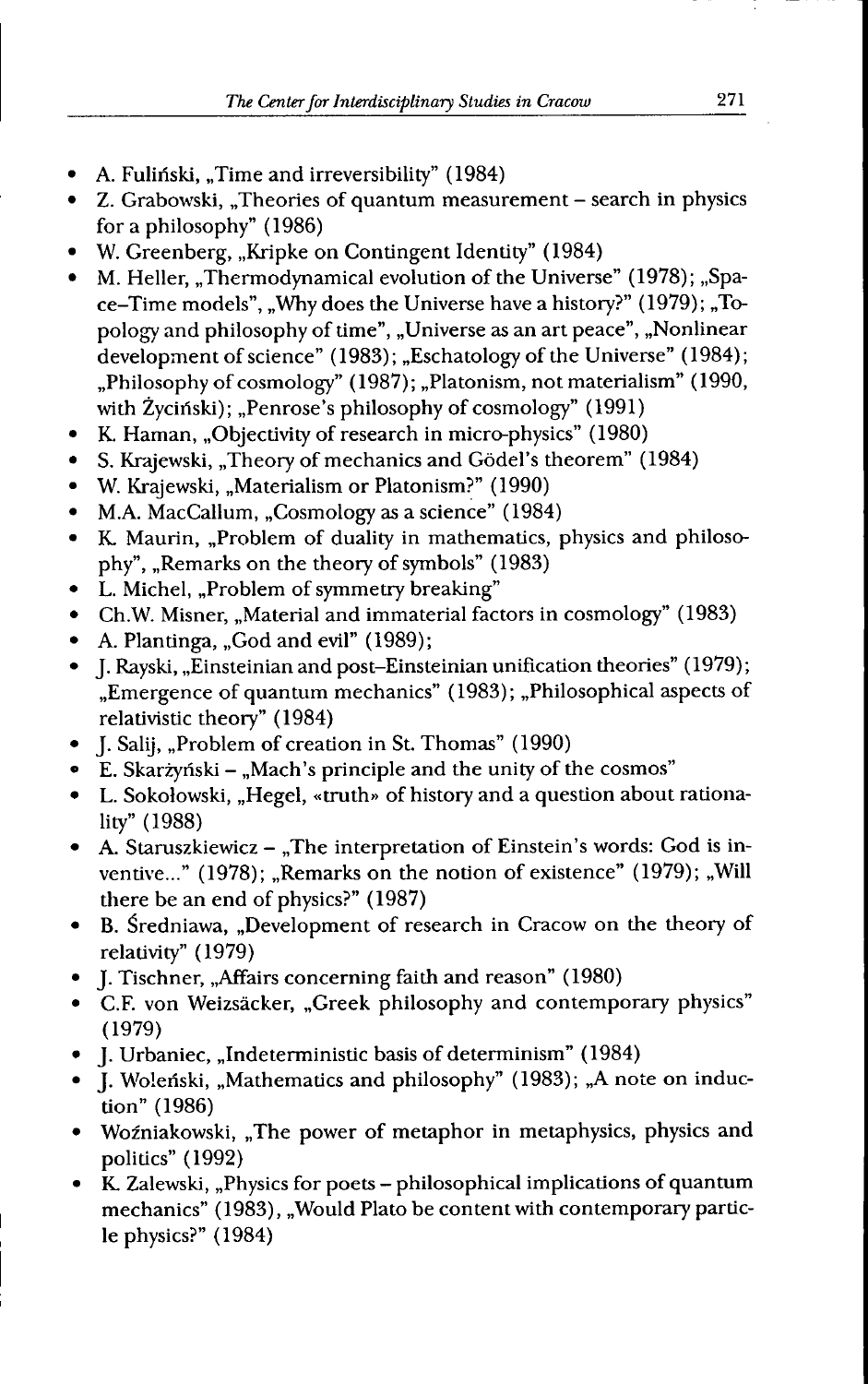• J. Zycinski - ,,Paradigm conditions on the conflict between science and faith" (1979); "Paradigm conditions of the Galileo affair" (1982); "Platonism in the philosophy of mathematics" (1983)

When the difficult times in Poland were over the Center developed various kinds of collaboration with other institutions. Since then Interdisciplinary meetings were co-organized with Jagiellonian University. Here some selected items are given:

- M. Heller, "Theories of everything: physics or metaphysics?" (1992)
- A. Lomnicki, ,,Evolution and human social comportment" (1992)
- A. Pelczar, ,,Some provocative reflections of a mathematician" (1993)
- A. Staruszkiewicz, ,,Progress in science? Progress in culture?" (1992, with J.A. Kloczowski)
- J. Zycinski, ,,EvoIution and a genesis of religion" (1992)

This activity became more systematic, and thus the Cracow Methodological Conferences were organized, always with the Jagiellonian University.

- 2nd ,,Rationalism, falsification, cosmology Popperian symposium" (11-12 May 1995)
- 3rd ,,The interplay of scientific and theological world views" (26-30 Mar. 1996, with ESSSAT) and ,,Boundaries of science" (9-10 May 1996, within AFOS)
- 4tli ,,Sense and nonsense in science and philosophy" (8-9 May 1997, within AFOS)
- 5th ,,Unity of science unity of the world?" (6-8 May 1998, within AFOS)
- 6th ,,Time..." (11-12 May 2000)
- 7th ,,Necessity and the acausal" (8-9 May 2001)
- 8th "Information and understanding" (14-15 May 2004)
- 9th "Structure and emergence" (16-17 May 2005)

## **Symposiums**

Another very important kind of the activity of the Center is symposiums. They gather scholars from different countries and are focused on a subject related to an historical event.

- ,,The Galileo Affair: a Meeting of Faith and Science" (24-27 May 1984) in collaboration with the Vatican Observatory
- ,,Newton and the new direction in science" (25-28 May 1987)
- ,,Why nature is mathematical?" (12-13 May 1989)
- ,,Problem of universals and contemporary science" (11-12 May 1990)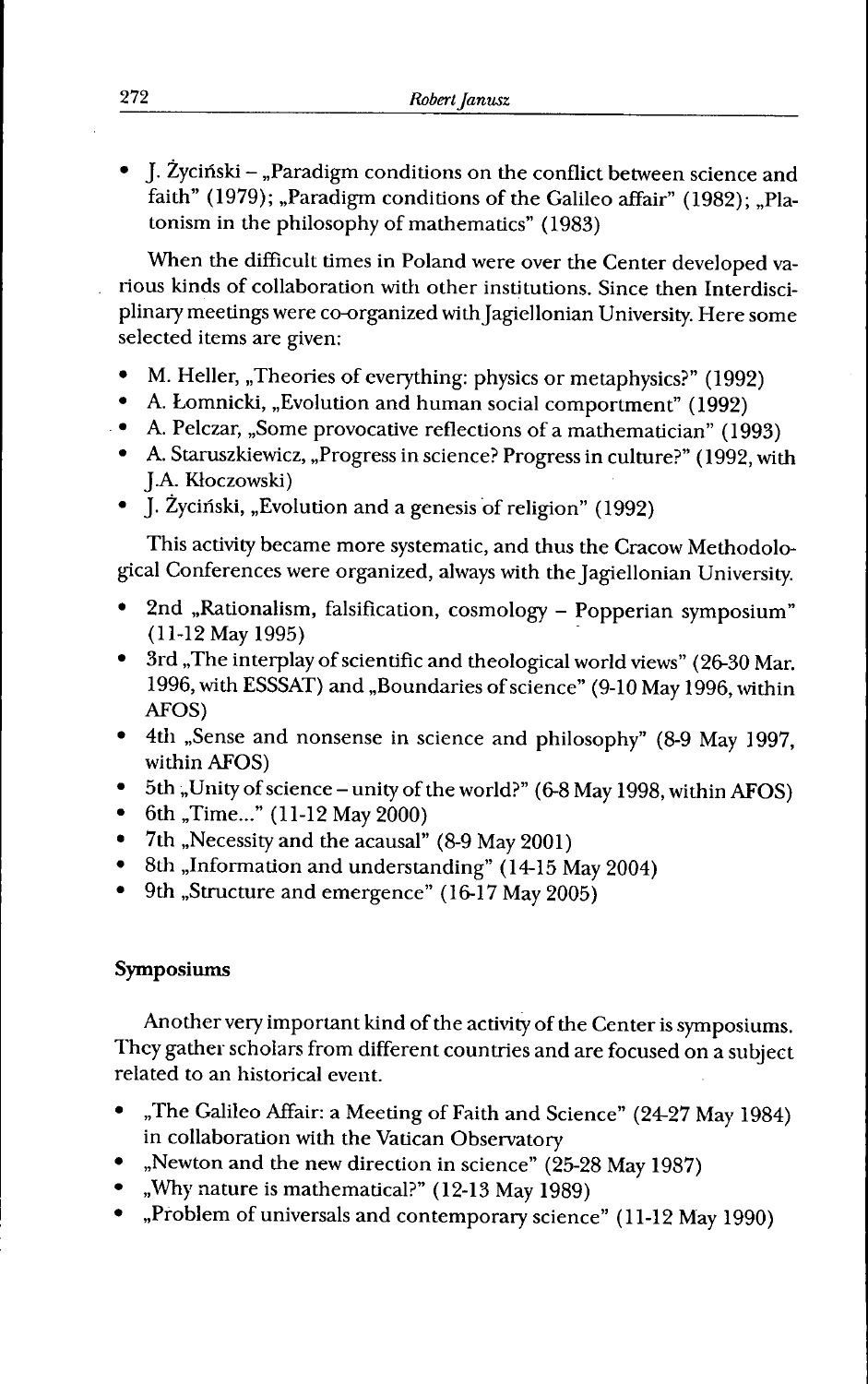- ,,Science-religion relation in catechesis. Problem of evolution" (8 Feb. 1991)
- ,,Theology, philosophy and cosmology: in the West and in the East", (9-11 May 1991)
- "The Universe and philosophy" (7-8 May 1992);
- ,,Theology and the sciences from from antiquity to the Renaissance" (18-19 May 1993)
- "Logic and metaphilosophy" (50th anniversary of death Rev. J. Salamucha) (5-6 May 1994)
- "Theology and the sciences world view interdependence" (28-29 Apr 1995)

The Center develops an active dialog with religion. The letter of John Paul II to G. Coyne was an occasion to begin this dialogue dedicated to some problems mentioned in the letter, and not only with lectures addressed to students. This was a starting point for so called "Coyne Lectures". A cycle of such lectures were organized and with a base of international collaboration.

- O. Pedersen, "The Book of Nature: The Birth of Science", ,,The Book of Nature: The Impact of Time" (12-18 Oct. 1990)
- R. Sokolowski, ,,Christian religious language", ,,DNA as a code: some philosophical comments", ,,Linguistic aspects of the Eucharist" (9-11 May 1991)
- K. Schitz-Moormann, "Creation and evolution: Evolution theory and the faith in creation", "Possibilities and perspectives of the faith in creation in an evolving world", ,,Evolution and Erloesung", ,,What does the Christian Heilsverkuendigung in an evolving world mean?" (1992)
- W.R. Stoeger, ,,Theology and cosmology: Contemporary physics and the ontological status of the laws of nature", ,,The experience of knowing in science and in spirituality", "God's action in the world in light of scientific knowledge of reality" (20-22 Oct. 1993)

There always are at the Center "special occasions" for Special Conferences. Some of them can be quite expansive, others smaller, shorter. Here are some of them:

- "Mind and Brain" (21-27 Jun. 1998) (with Vatican Observatory and with Center of Theology and the Natural Sciences)
- Templeton program ,,Science and theology in contemporary world"
- A. Fantoli, ,,Galileo" Polish edition.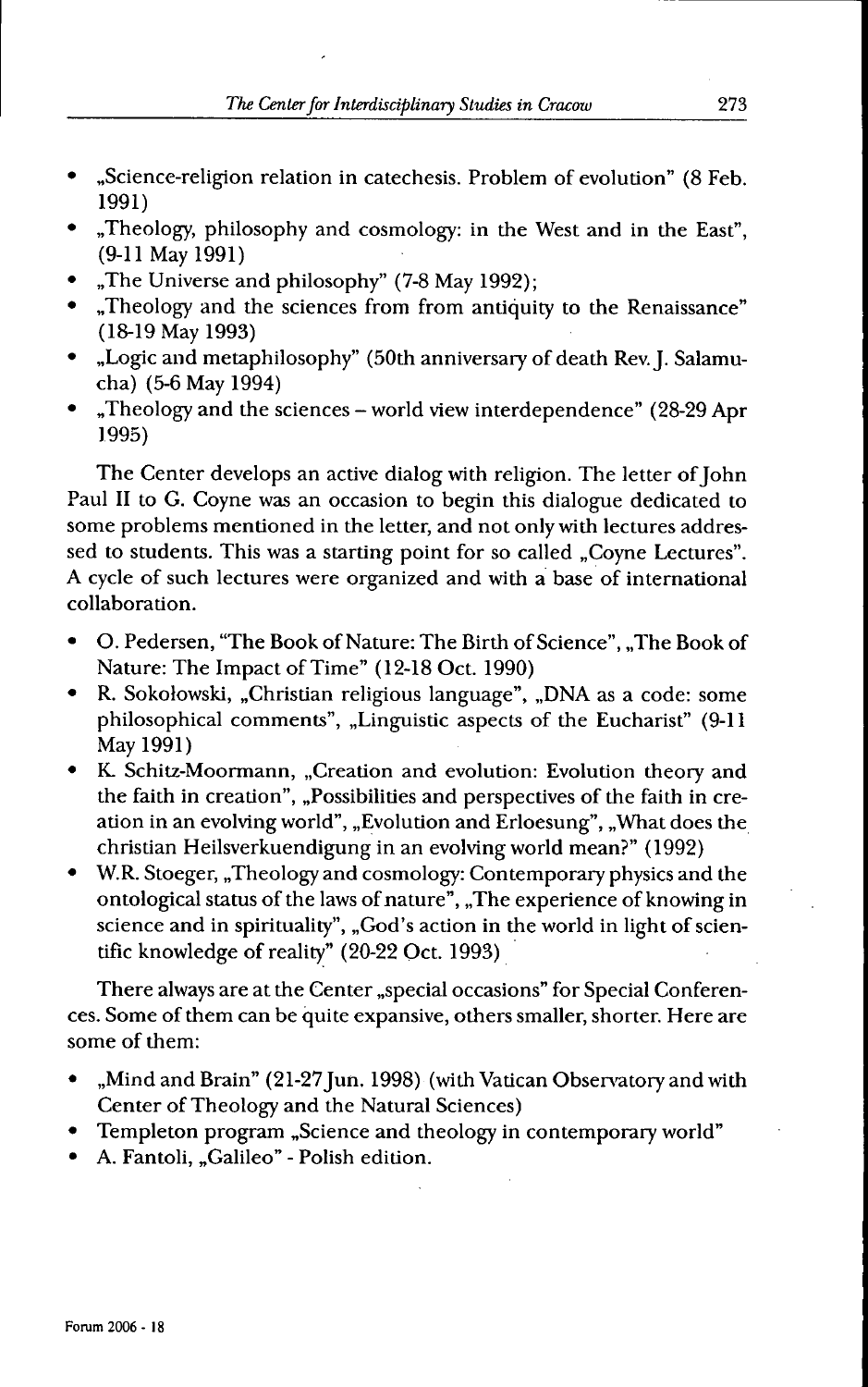### **Publications**

As with each scientific institution, the Center also publishes books, usually with other publishers. A separate part among the books are Ph.D. dissertations, which number 18 until the present. A periodical "Zagadnienia Filozoficzne w Nauce" (ZFN) [Philosophical Issues in Science] is published twice a year and its student supplement "Semina Scientiarum" once a year. The Center has also its detailed web-page (http://www.obi.opoka.org.pl/) with the articles in ZFN published from the beginning till 2000.

The periodical ZFN (Philosophical Issues in Science) started as a bulletin of interdisciplinary meetings and since the 12th volume became an official journal of the Center. The structure of the periodical is: articles and reviews as a base, but there are also other very important series, like: ,,from the writings of classics", "materials and reflections", "discussions", "polemics", "remarks", "interviews", "conferences and symposiums", "short notices", etc.

### **Resources: Personnel**

The people who collaborate with the Center are numerous. Some of them have started their own activity, not always scientific, and others work in numerous institutions. At the core of the Center there are always over ten persons. Today there are two professors: Michael Heller - diocesan priest, cosmologist and philosopher, the main director of the Center and Abp Joseph Zycinski, who remains in Lublin because of his responsibilities there, and thus his presence in Cracow is limited. There are three Ph.D.'s with habilitation (a scientific degree common in Central European countries) : Rev. Janusz Mqczka, Alicja Michalik and Rev. Stanislaw Wszolek. Besides these there are 6 other Ph.D.'s.

It is of significance to mention the Ph.D. subjects written under the guidance of Michael Heller: (1) Ensemble of Universes problem in relativistic cosmology, (2) Application of differential spaces to classical and quantum field theory, (3) Background microwave radiation as the "experimentum crucis" in cosmology, (5) H. Poincare's philosophy of science and its influence on forming the new idea of science, (7) H. Weyl's concept of mathematics and its application to a notion of space as continuum (8) Neothomism and Lvov-Warsaw school's analysis of interactions. (13) The Creators of Darwinism as an instrument of propaganda in 1948-56 (15) Philosophical aspects of object oriented languages (16) Philosophical aspects of science modeling evolution by means of dynamical systems, etc.